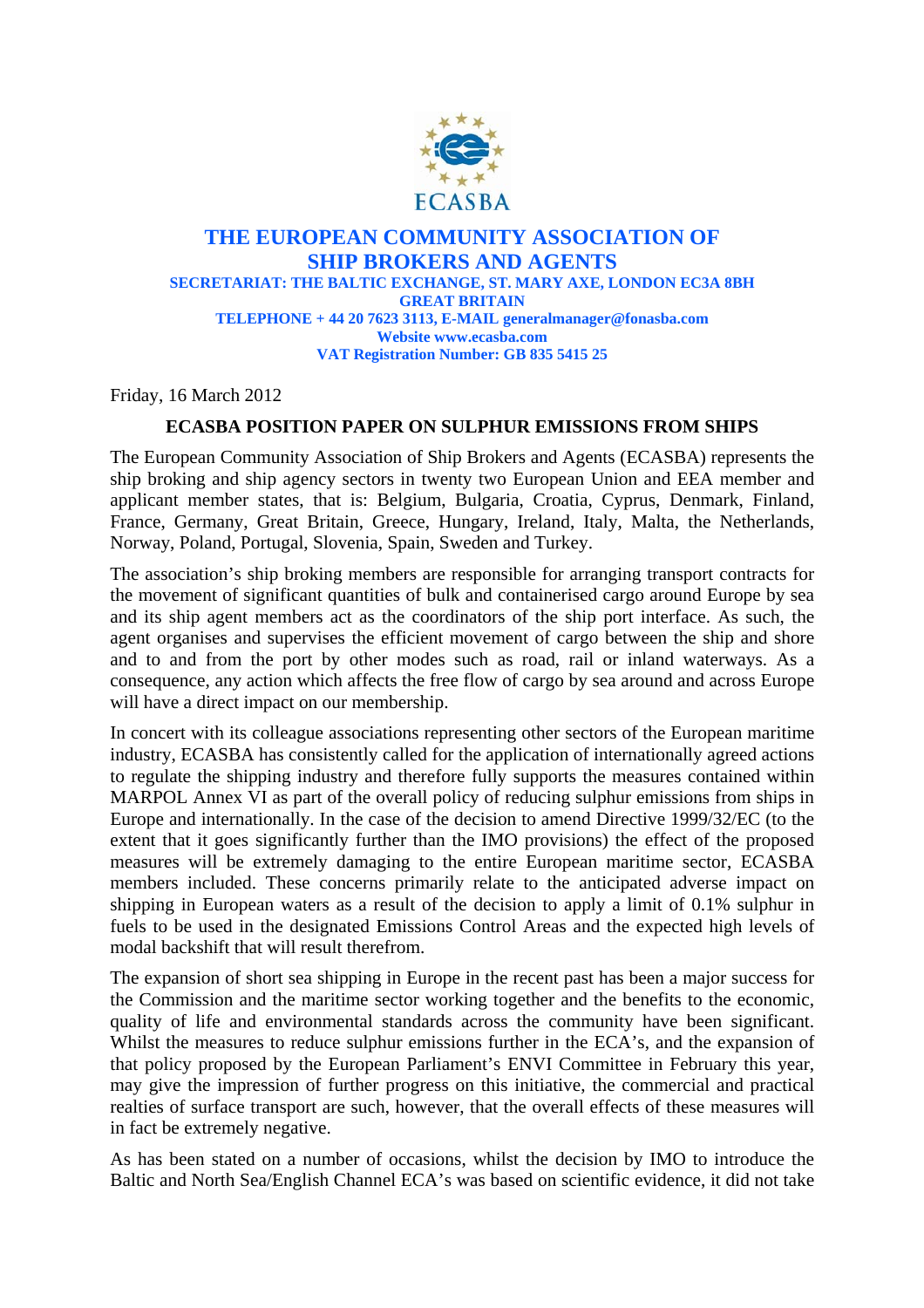into account the wider consequences for the maritime transport sector. That no impact assessment was undertaken by IMO or the Commission is a major omission that should be rectified at the earliest possible opportunity.

A number of independent assessments have been undertaken by Member States and at least two European universities however, and these have clearly shown that the cost burden on short sea shipping of using ultra low sulphur fuel, which some studies indicate could increase by as much as 87% compared to current fuels, will by itself result in a significant reduction in the cost-effectiveness of SSS as a viable mode of transport in these areas and thus force cargo movements back from short sea shipping to road transport. One study indicated that the level of modal backshift could reach 50% of the total cargo currently carried by short sea shipping and another indicated that approximately 1 million containers and 600,000 trailers would be added to German roads alone. So, whilst the proposed actions would indeed reduce sulphur emissions in the regions, they would at the same time increase emissions of  $CO<sub>2</sub>$  and Particulate Matter, increase overall fuel consumption, place significantly more strain on the available road network, raise the number of road accidents and otherwise adversely affect the livelihood of European citizens living along the main transport routes.

The effects will also apply equally to ferry services and cruise operations, in this case in all EU waters, and again this is expected to result in significant reductions in usage as a result of increased operating costs – and therefore fares and possibly route reductions – once again leading to increased road volumes. Surface mobility within the European Union will therefore be considerably constrained as road congestion and ticket prices increase and capacity is cut back and this will inevitably lead to a further expansion of intra-European air transport and thus an increase in overall emissions and commensurate reduction in air quality.

In short therefore, the outcome of obligation to use ultra-low sulphur fuels in the SECA's is broadly negative when all the factors are considered together, rather than just taking sulphur emissions in isolation.

Serious questions also remain as to the level of availability of ultra low sulphur fuels at all EU ports. Should the proposed measures be implemented, there will be a significant increase in demand for such fuels (the majority of which are currently allocated to road use) and as supplies are presently limited due to refinery capacity constraints, shortages are inevitable. This will of course drive fuel costs even higher across all modes and these additional costs will flow through to the ultimate consumer in increased prices. The proposal by the Parliamentary ENVI Committee in February to include in the Directive amendments a fuel availability clause, similar to that in Regulation 18 of MARPOL Annex VI, is however a positive step and will go some way to mitigating the undoubted impact of fuel shortages that will inevitably arise following the introduction of the planned SECA measures.

The proposals by the Committee to expand the 0.1% sulphur emissions areas to all EU territorial waters in 2015 and applying limits on all EU seas of 0.5% from 2015 and 0.1% from 2020 are, however, of significant added concern to the shipping industry. As these measures would effectively extend the SECA provisions by up to 200 miles from the coastline, the scale of the issues facing the shipping industry – as stated above – are increased by a significant order of magnitude. Indeed, such are the scope of the additional proposals that they would significantly undermine the internationally agreed standards within MARPOL Annex VI, and indeed could ultimately threaten the validity of the Annex itself.

Given the significant and overwhelmingly detrimental impact on European short sea and – as a consequence of the proposals by the ENVI Committee – deep sea services that will result from the application of the amendments to Directive 1999/32/EC, ECASBA supports its